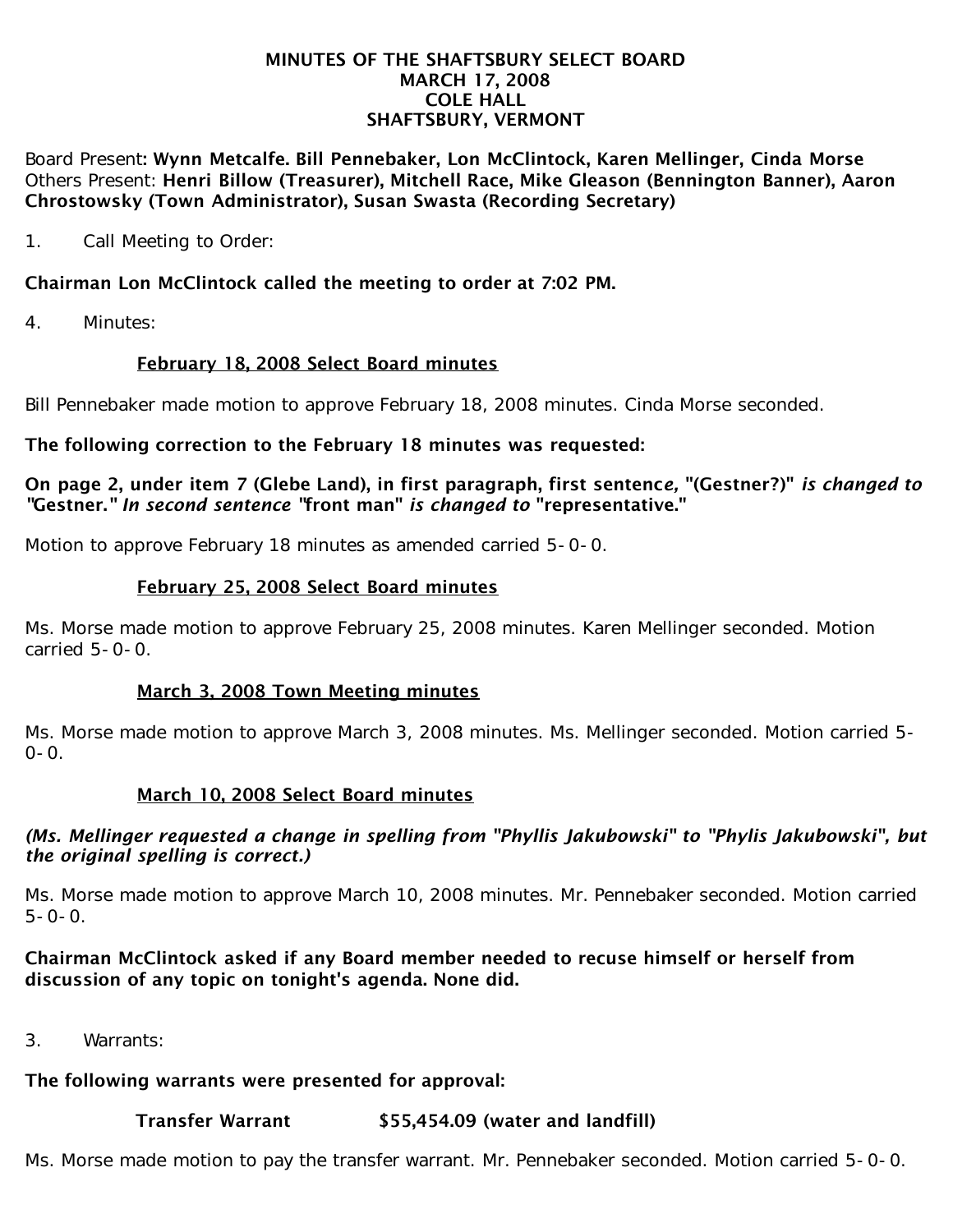## Payroll Warrant #37: \$ 8,429.80 (\$1761 overtime)

Ms. Morse made motion to pay the payroll warrant. Ms. Mellinger seconded. Motion carried 5-0-0.

## AP Warrant #41: \$ 4,488.53 (includes sheriff payment)

Ms. Morse made motion to pay the general warrant. Ms. Mellinger seconded. Motion carried 5-0-0.

4. Public Comments:

#### There were no public comments.

5. Select Board Rules and Procedures:

Board members discussed issues that need to be resolved before readopting the Select Board Rules and Procedures. Ms. Mellinger pointed out two minor revisions on page 2, section G. In sentence four, "The Board member" is to be changed to "A Board member." In sentence six, "unable preside" is to be changed to "unable to preside." She also noted that a notice needs to be placed in the paper announcing regular meeting time and place.

Ms. Mellinger asked what happens if someone petitions to have a Board member disqualified from a matter because of a conflict of interest, as described in section G. Mr. Pennebaker said that the rules state that the Board Chairman decides.

Chairman McClintock said that it is not fair for the Chairman to decide, and that the Board as a whole should decide on disqualifications. He said that they are now bound by the general conflict of interest policy, and that if Board members have issues with it, they should review it. He believes it should be reviewed and clarified.

Ms. Morse made motion to adopt the Select Board Rules and Procedures, with the proviso that the conflict of interest section be reviewed, and that the two edits noted above to section G be made. Ms. Mellinger seconded. Motion carried 5-0-0.

6. Budget Status Report:

Treasurer Henri Billow came to the table. She reported a fund balance as of March 15 of \$83,697. However, \$45,579 of this amount is still due to the General Fund from other funds, leaving actual \$38,118 cash available. The last Hyway payment, due April 15, is \$38,455. She noted that 83.7% of the budget has been spent, but only 70.8% of the fiscal year has gone by.

There was discussion of a budget error in which 100% of a grant was budgeted to grants, rather than 20% being budgeted to the General Fund. It is not yet known whether this is an accounting issue or a cash issue of actual overspending. This will be clarified for next week's meeting.

Ms. Billow stated that delinquent taxes are \$114,286. Last year at this time the amount was \$69,000. Ms. Mellinger said that Tax Collector Mert Snow expects about \$55,000 in delinquent taxes to be paid before now and June.

There was discussion of expected incoming revenue. Mr. Chrostowsky went over a list of revenues he had prepared. Ms. Morse asked what estimated expenditures are for the rest of the fiscal year, and Ms. Billow replied that last year the amount was \$194,000. The estimated revenue to come in is about \$122,000. She would like to open a line of credit to cover anticipated expenses.

Mr. Pennebaker made motion to approve a \$150,000 line of credit for current anticipated expenses, with the understanding that it will be effectively repaid by the end of the fiscal year. Ms. Morse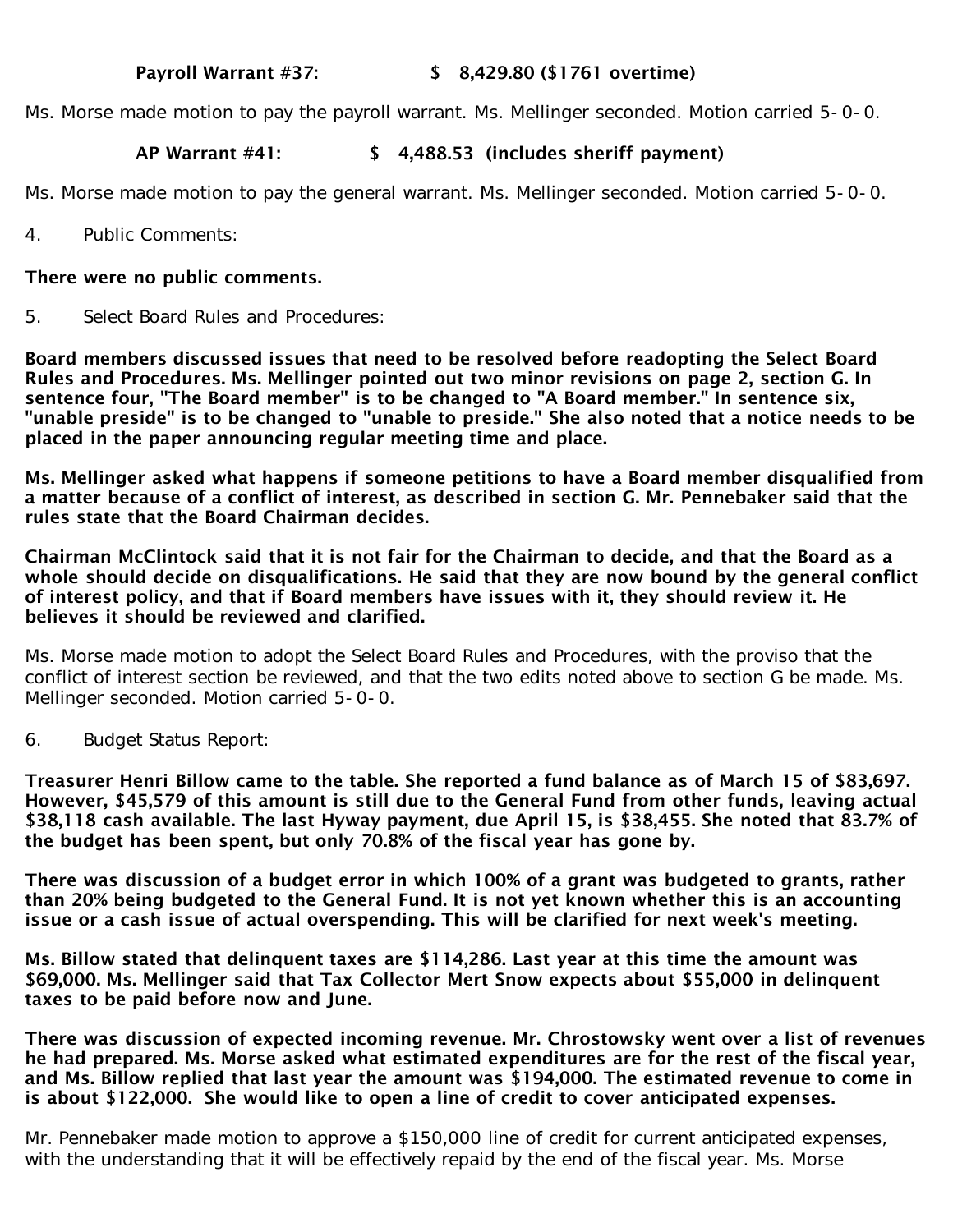seconded.

Ms. Billow said she will only take out what is needed. Ms. Morse stated that this will require close monitoring on the Board's part. Chairman McClintock stated that Fire Chief Joe Vadakin has agreed to have the \$1700 reimbursement for the new television delayed for one month. Board members agreed that all department expenditures are to go through Mr. Chrostowsky.

There was discussion of whether or not to buy a new copier for Cole Hall's second floor right away. Mr. Metcalfe suggested that the George Hawkins Fund could be used for this purchase, since it had been used to buy equipment in the past. Board members agreed that it would be a major inconvenience for second floor personnel to have to go up and down the stairs for copying. Mr. Chrostowsky was authorized to look into the Hawkins Fund.

Motion to approve a \$150,000 line of credit for current anticipated expenses carried 5-0-0.

7. Liaison List:

Chairman McClintock asked for suggested additions to or subtractions from the list. Mr. Chrostowsky stated that he had added the Ancient Roads Committee, Facilities Committee, and Work Camp Committee. There were no other additions.

Ms. Morse said that the two groups she had been liaison to last year would be more efficiently served by a change. She recommended that Mr. Pennebaker serve as liaison to the Planning Commission, and Mr. Metcalfe serve as liaison to the Development Review Board (DRB). All agreed to the change. Ms. Morse will take on the Bennington County Regional Commission (BCRC) and the Bennington County Industrial Commission (BCIC). She will also retain the Policies and Procedures Committee assignment.

Either Ms. Mellinger or Mr. Pennebaker will take the Ancient Roads Committee liaison position. Mr. Metcalfe will take the Work Camp Committee and Ms. Mellinger the Facilities Committee. Chairman McClintock said that he will take on the liaison assignments that Mr. Metcalfe had last year. Except for the changes noted, the list will remain the same as last year. Mr. Chrostowsky will prepare a new master list.

Chairman McClintock noted that there are three vacancies on the DRB, two on the Planning Commission, one on Trustees of Public Funds, and one on Listers.

Mr. Metcalfe made motion to reappoint David Mance, Fritz Ludwig, and Gary Burgess to the DRB, and Craig Bruder and Chris Williams to the Planning Commission.

Chairman McClintock stated that they have not applied for reappointment. Ms. Mellinger and Chairman McClintock thought that the public should be given an opportunity to apply for the seats, which expire April 1. Chairman McClintock ruled that Mr. Metcalfe's motion is out of order because it does follow correct procedure. He said that the people whose terms have expired should be notified, with the same deadline to respond that is given in the public notice for application.

Ms. Morse noted that, given that a reappraisal is coming up, a lister vacancy is a serious issue. She stated that there had been discussion in the past of hiring someone with a professional background. Ms. Mellinger said she had spoken with lister Angie Abatello, and that former lister Elaine Coonradt is willing to help out until the spot is filled. Mr. Metcalfe said that Ms. Coonradt would like a one year appointment. Chairman McClintock said he has also heard from someone who would be interested. Ms. Morse agreed to pull together a proposal for hiring a new lister for the meeting three weeks from tonight.

8. Bridge Inspection Report: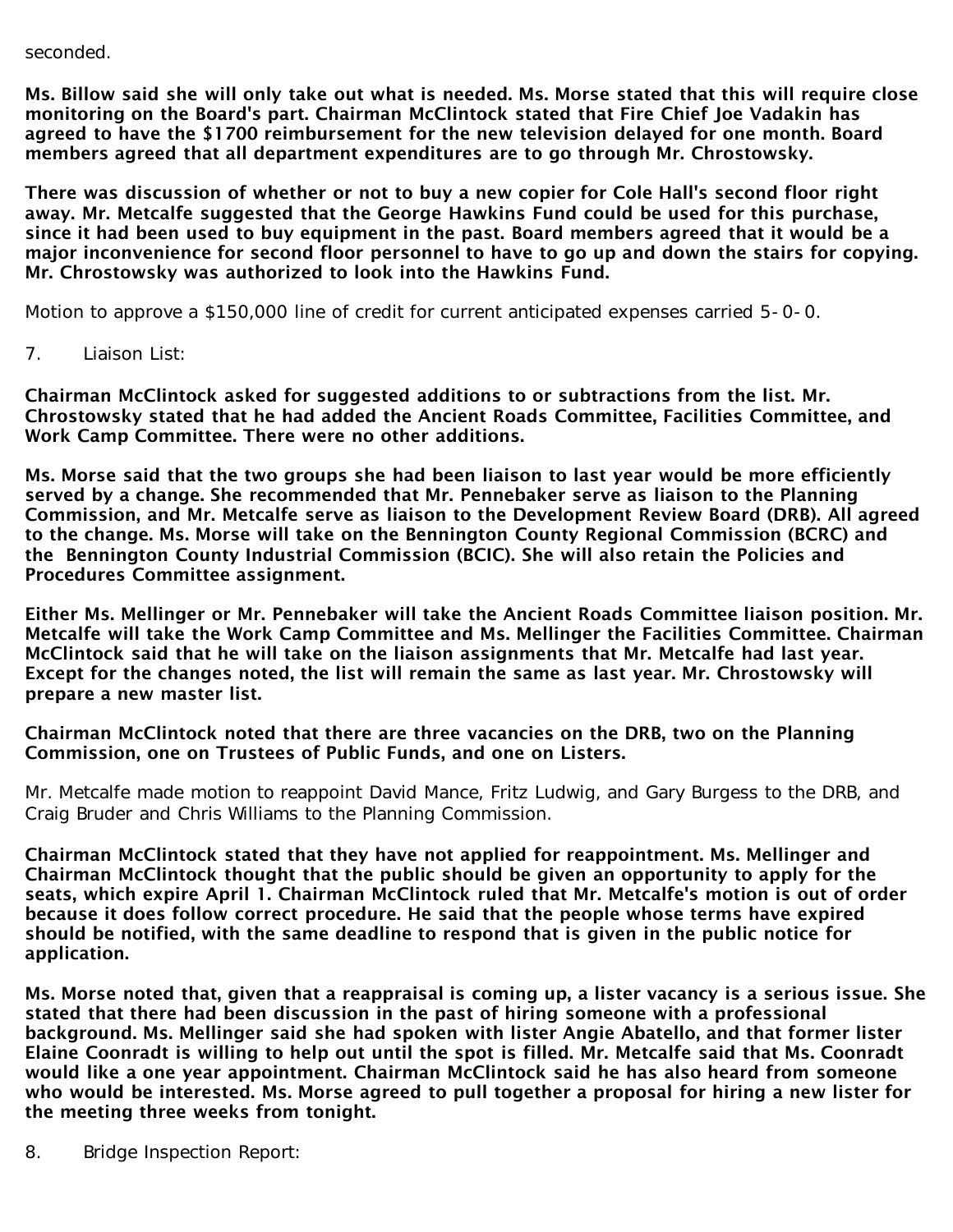Chairman McClintock stated that he and Mr. Chrostowsky had met with Road Foreman Ron Daniels. According to Mr. Daniels, Bridge #16 on Granger Hollow Road needs to have fill added around eroded footings, and guardrails need to be replaced. Bridge #19 on Shaftsbury Hollow Road has an excess amount of gravel on the bridge deck that needs to be cleaned off with the grader.

Ms. Morse made motion to approve the Bridge Inspection Report. Mr. Pennebaker seconded. Motion carried 5-0-0.

9. Annual Highway Financial Plan:

Chairman McClintock stated that the financial plan has to be filed annually with the state. It includes a description of projects on tap for this year. In addition to those on the list, three more have been added: work on Myers Road off of Route 7A, removal of dead trees along Airport Road, and sidewalk project work.

Ms. Mellinger made motion to approve the Annual Highway Financial Plan. Ms. Morse seconded. Motion carried 5-0-0.

10. Road Damage Report:

Chairman McClintock stated that he and Mr. Chrostowsky met with Mr. Daniels to talk about progress made. He listed the roads that have had work completed, and said that drainage and ditching have been improved in addition to fixing storm damage. Mr. Metcalfe noted that North Road, on the list as completed, has a huge chunk of pavement missing, with no cone marking the spot. This still needs to be addressed.

Ms. Mellinger stated that Mr. Daniels' request for a second grader, at a cost of \$5000, seems critical even in light of budget restraints. She said this needs to happen while the roads are still soft enough to work on. All agreed that Mr. Daniels should be authorized to arrange for the second grader.

11. Review Swap Shed Proposal:

Mr. Pennebaker stated that the basic proposal, presented last week, remains unchanged. Mr. Chrostowsky went over the financial outlook statement he had prepared, which included estimated one-time costs and operating costs. Mr. Pennebaker said that the big assumption is that donations will offset operating costs.

Mr. Chrostowsky stated that electricity will be connected to the pole barn by digging a trench. He noted that \$500 could be saved by piggybacking onto the transfer station building, but the utilities for that building are paid by TAM.

Ms. Mellinger asked if it is possible to piggyback onto the present building, then pay TAM for electricity costs above what they have been paying. Chairman McClintock suggested calling TAM and asking them if this can be done.

Ms. Mellinger made motion for the Select Board to authorize BCRC to proceed with the swap shed proposal to the state, as presented. Mr. Pennebaker seconded.

Ms. Morse said that she would still like to see a nominal charge for leaving stuff there, even if it's only \$1. That way they would have money to get rid of things that don't go away. Chairman McClintock said that with a fee you'd be paying more to put something in the swap shed than you would to throw it away. He said that if Pay As You throw (PAYT) fees are increased a little the swap shed could be free.